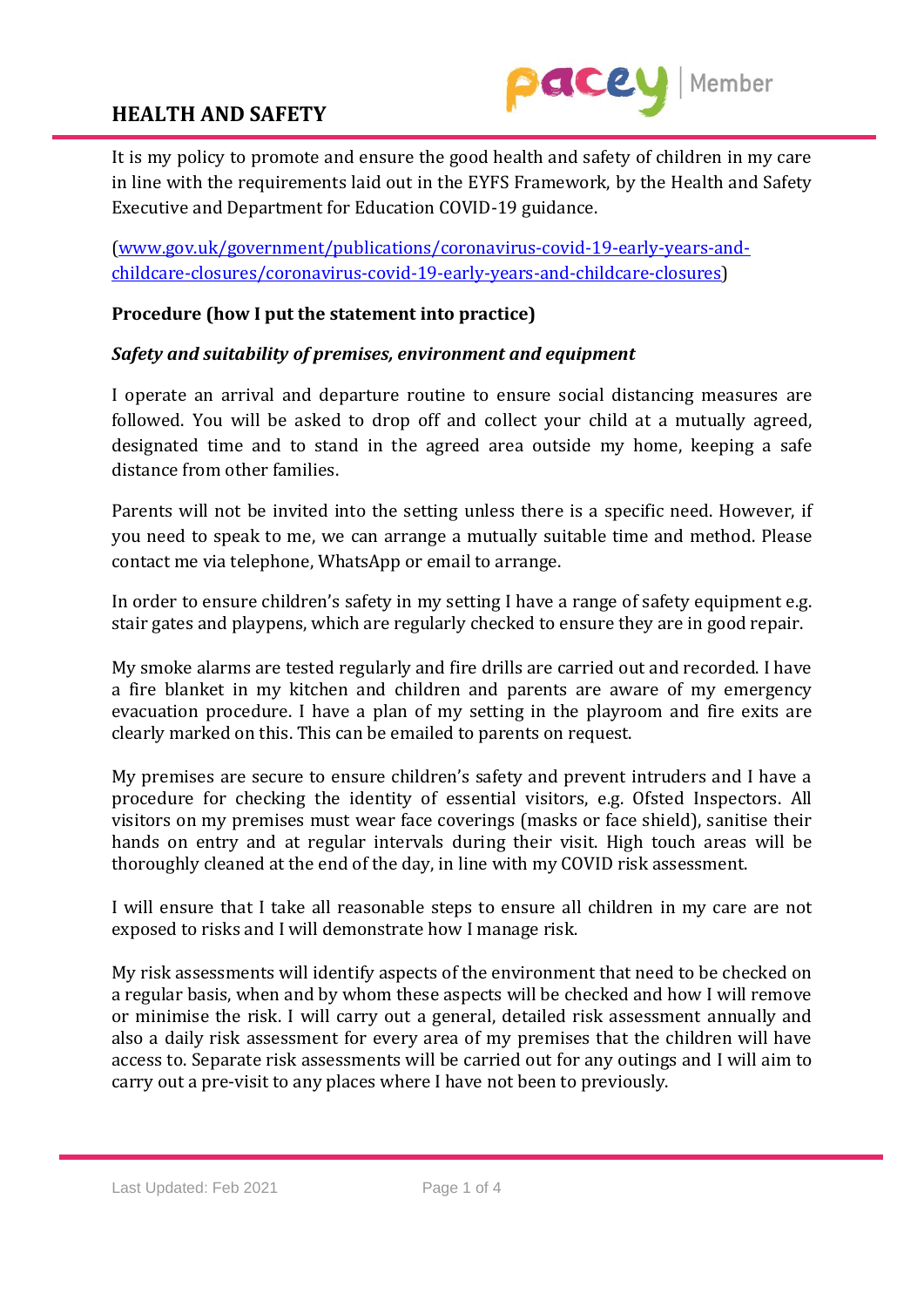

All equipment used in my childminding business is regularly checked for damage and wear and tear and replaced when necessary, for example high chairs, buggies, cots.

My car is regularly serviced has an up to date MOT and is insured for business use.

All car seats are checked regularly and used correctly in accordance with the government rules [www.gov.uk/child-car-seats-the-rules.](../../My%20PC%20(DESKTOP-THACCLL)/www.gov.uk/child-car-seats-the-rules) Children will be measured to ensure the car seat is of the correct dimensions for them.

All gardening equipment is locked in the shed, and dangerous plants have been removed.

I hold a current paediatric first aid certificate.

#### *Health*

I encourage children to learn about good hygiene by promoting regular hand washing and discouraging them from touching their mouth, eyes and nose where possible. Children are supervised and encouraged to sing the 'Wash, wash, wash your hands' song to ensure that they wash for the full 20 seconds. This occurs on arrival at the setting, after coughing or sneezing, before eating or any individual food preparation, after touching any pets, after using the toilet. There are also Hand Washing posters and prompts in the toilet. Children have access to a child height sink, antibacterial handwash and their own individual towel which is hung on a named peg and washed regularly.

Bins will be regularly emptied and cleaned.

I will ensure good ventilation by opening windows/vents.

When providing meals and snacks, children are encouraged to make healthy choices and the benefits of an active lifestyle are promoted, e.g. access to outdoor play daily. I am aware of the Chief Medical Office guidance to physical activity.

Regular disinfecting of all surfaces, including tables, door handles, sinks and taps, toilet flush, etc takes place following the Government guidance.

Baby changing mats are cleaned and sanitised after each use.

I have registered with my local environmental health department, and ensure correct storage, hygiene of food preparation areas and preparation of food are carried out. I hold a basic food hygiene certificate and have a copy of the Safer Food, Better Business for childminders pack.

Last Updated: Feb 2021 Page 2 of 4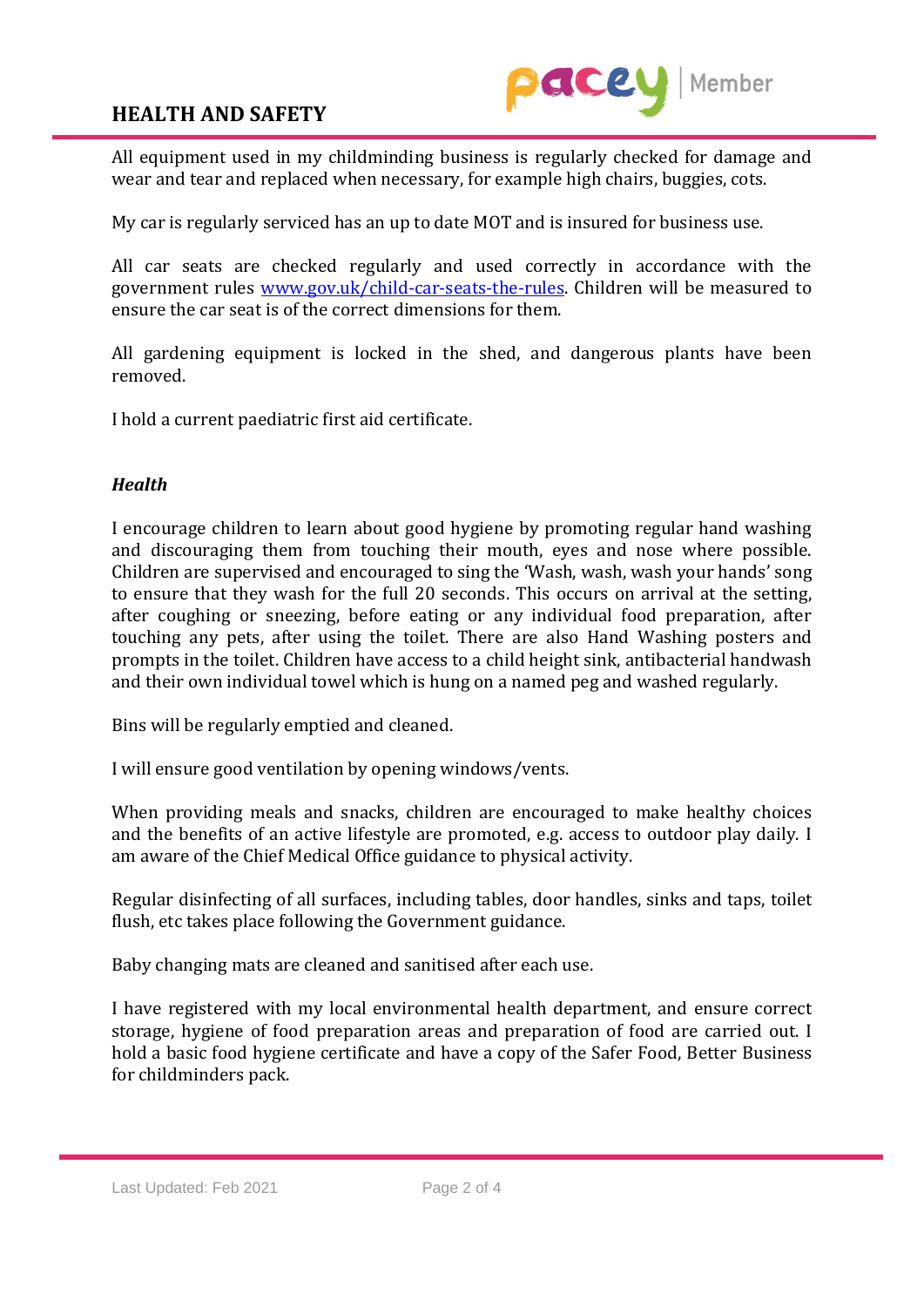

My pets are kept away from food preparation areas and their food bowls are out of reach of children. All pets are regularly vaccinated and up to date with worming and flea treatment. My garden is inspected for dog faeces daily and once removed, the area is sprayed with a disinfectant.

All areas accessible to children including toys and equipment are regularly cleaned, disinfected and checked for damage. A risk assessment has been carried out to identify toys that may pose the greatest risk, and steps have been taken to minimise that risk. Where messy/malleable play activities are provided, these will be available to individual children and not shared.

Personal protective equipment will be used in the following situations, e.g. gloves for nappy changing/assisting with toileting, sudden onset of illness which involves bodily fluids (vomit, diarrhoea) and/or if a child becomes unwell with symptoms of COVID 19 while in attendance at the setting.

This policy links with my accident and emergency procedures, illness, risk assessment, no smoking and outings policies. Please refer to these policies for further information.

| Childminder's name      |  |
|-------------------------|--|
| Childminder's signature |  |
| Date                    |  |
| Parent(s)' name         |  |
| Parent(s)' signature    |  |
| Date                    |  |